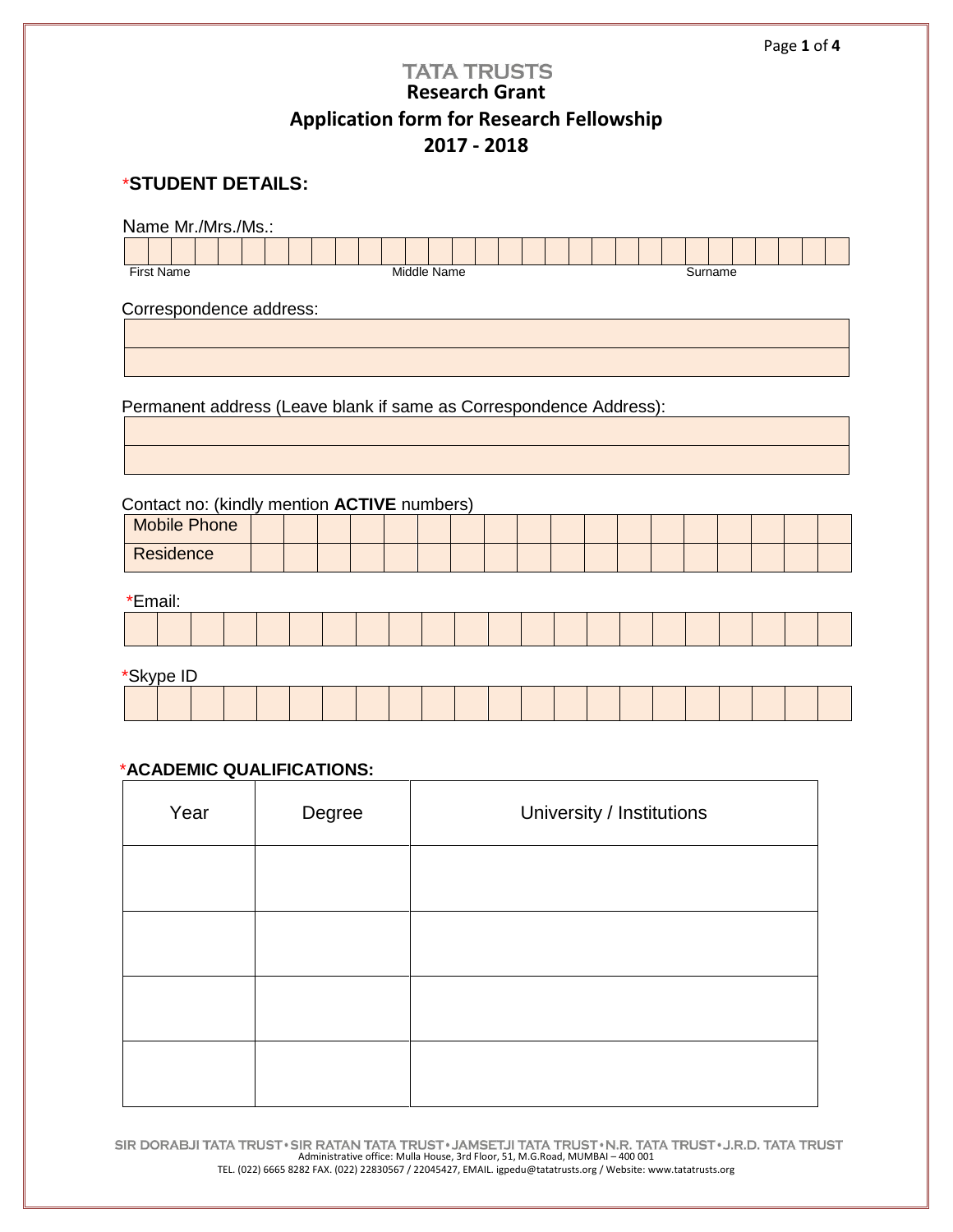### **TATA TRUSTS Research Grant Application form for Research Fellowship 2017 - 2018**

\***Research Subject (DDM)** – Autism / Public Health / Dyslexia

\***RESEARCH EXPERIENCE -** (Please provide details as mentioned below)

Theme(s):

Duration:

Methodology:

Research Guide:

Sponsoring Institution (if any):

Publication of the research:

Other relevant publications: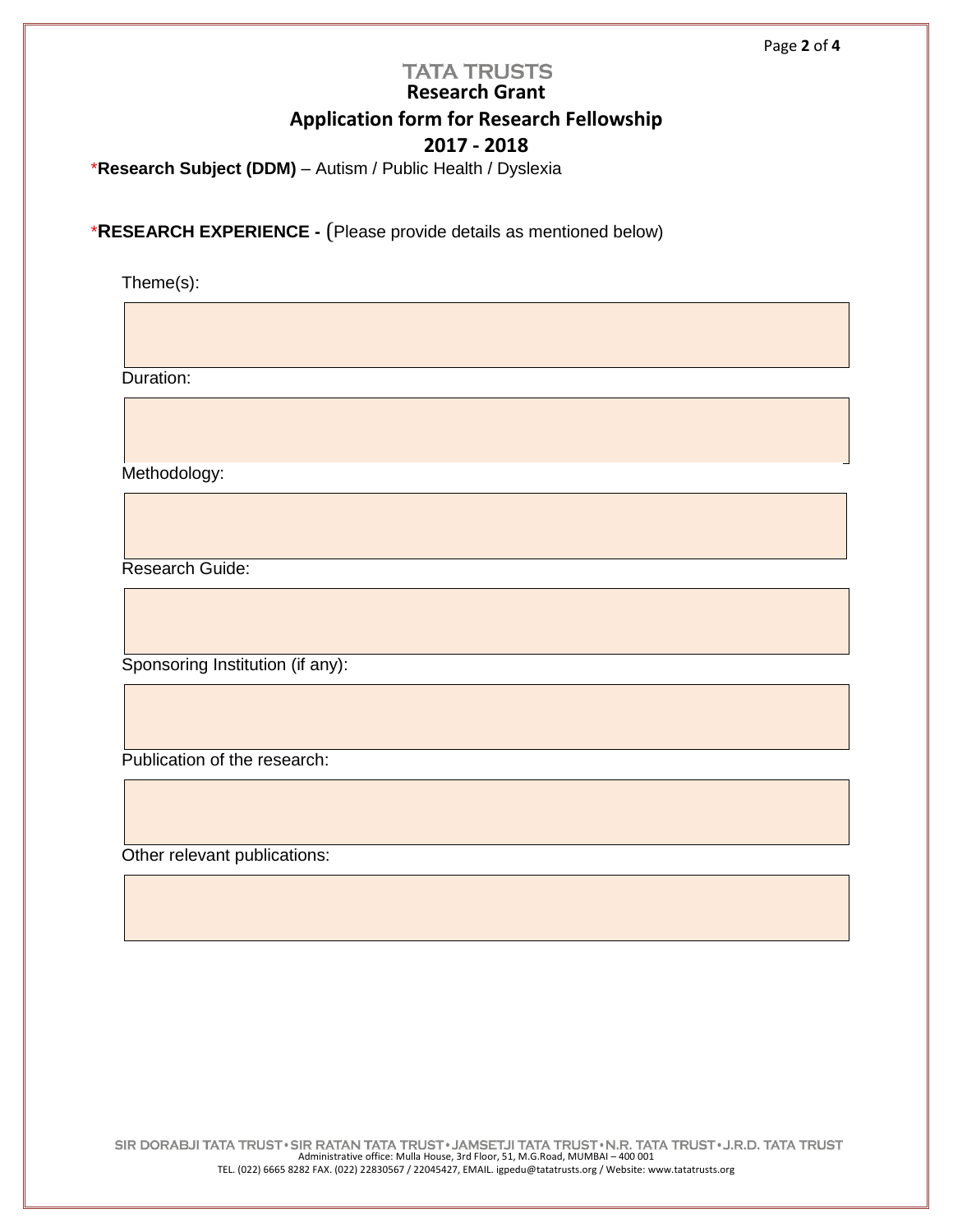# **TATA TRUSTS Research Grant Application form for Research Fellowship 2017 - 2018**

### \***EXPERIENCE OF FIELD WORK**:

Theme of investigation:

Location:

Size and age-group of sample population

Duration

Independent or under the aegis of any institution

**Results** 

Publication of field study